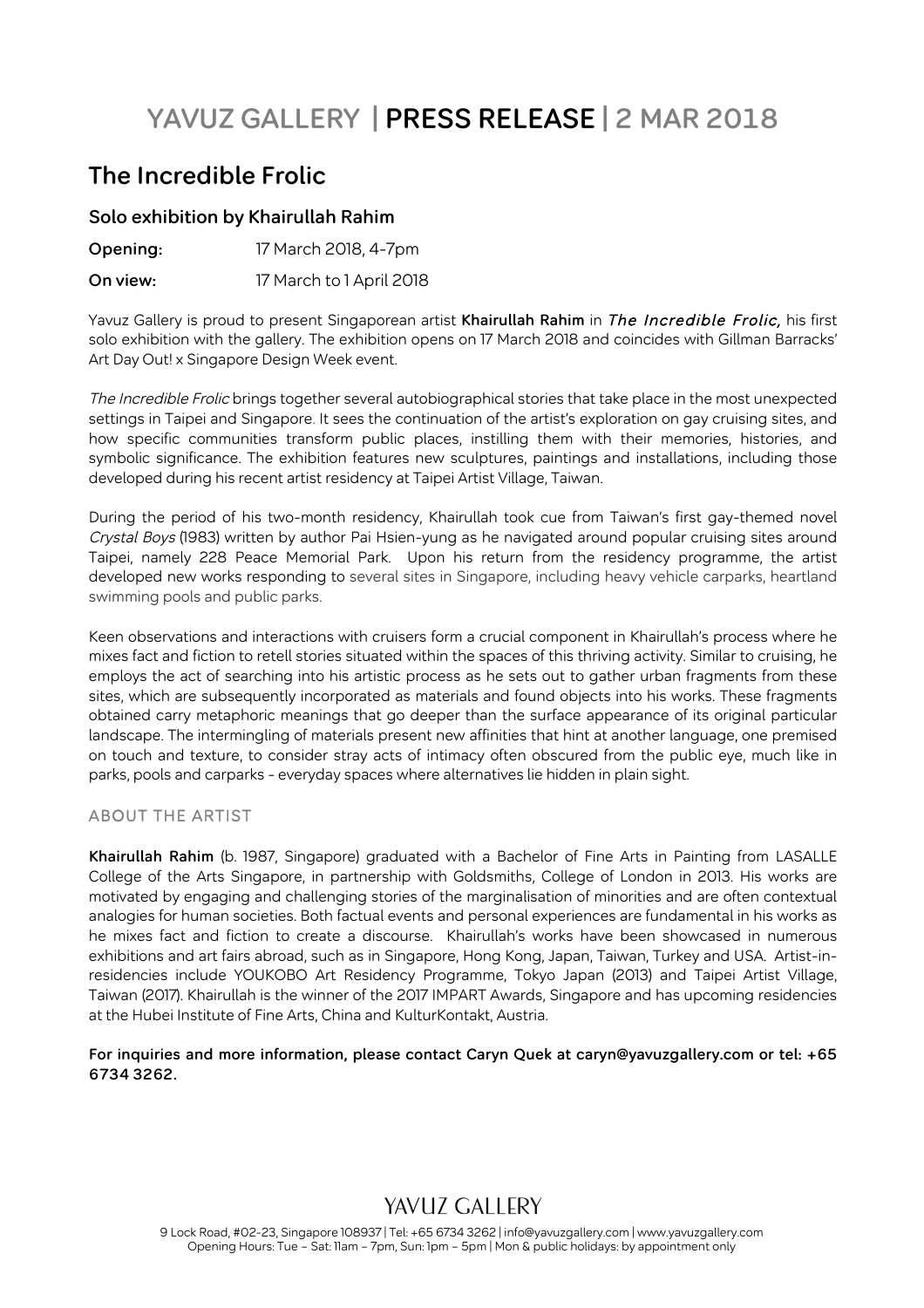### **Selected Works**



The Still Praying Mantis, 2017, cotton rope, coat hook, masonry fragments, reflective road signs, stainless steel chain, PVC hose, cable tie, metal pipe, sauna towel, festive balls, 90 x 60 cm



The Poisonous Snake, 2017, cotton rope, festive ball, gravel, coat hook, pebbles, stainless steel loop, boat anchor hook, epoxy resin, dimensions variable

# YAVUZ GALLERY

9 Lock Road, #02-23, Singapore 108937 | Tel: +65 6734 3262 | info@yavuzgallery.com | www.yavuzgallery.com Opening Hours: Tue – Sat: 11am – 7pm, Sun: 1pm – 5pm | Mon & public holidays: by appointment only